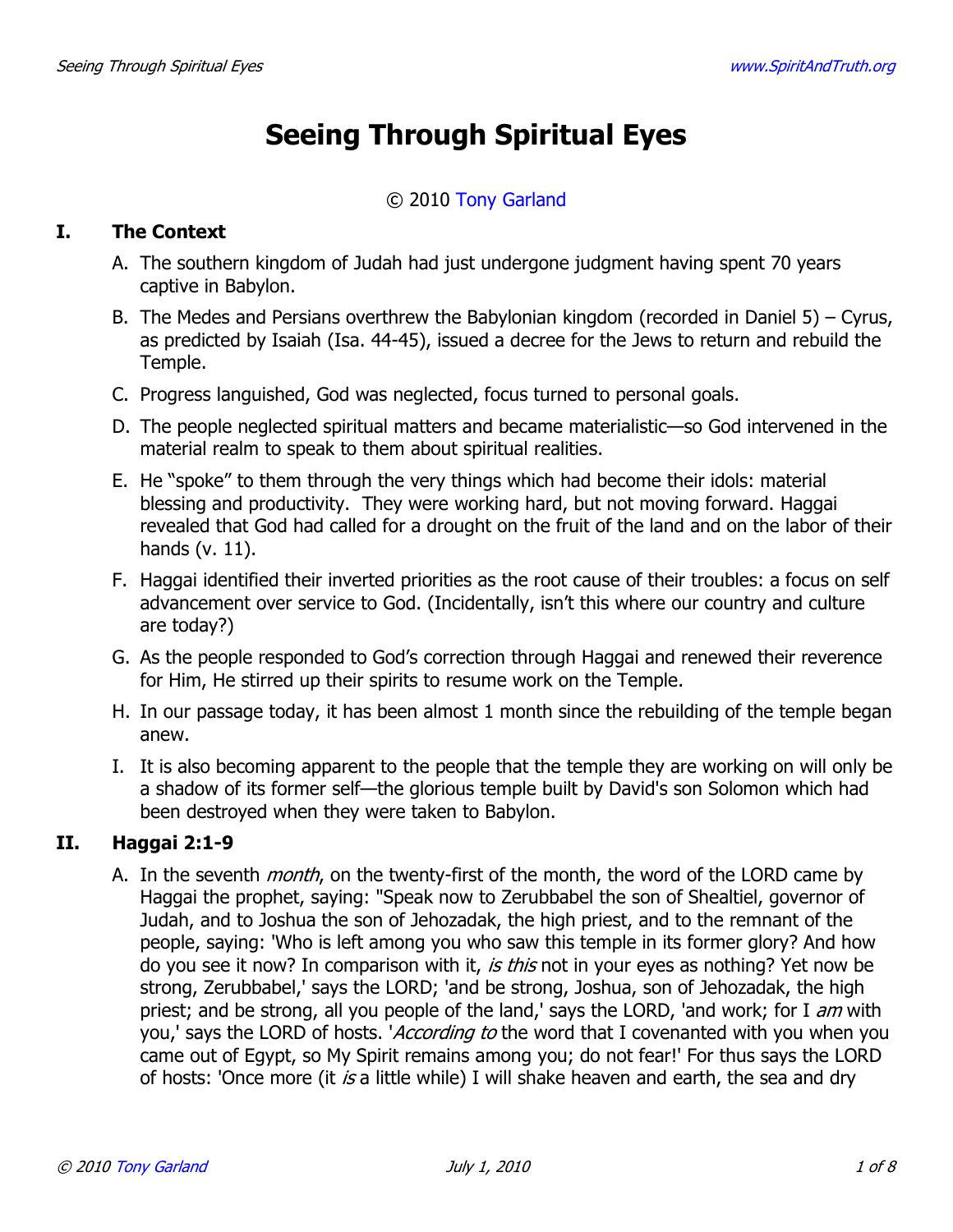land; 'and I will shake all nations, and they shall come to the Desire of All Nations, and I will fill this temple with glory,' says the LORD of hosts. 'The silver is Mine, and the gold is Mine,' says the LORD of hosts. 'The glory of this latter temple shall be greater than the former,' says the LORD of hosts. 'And in this place I will give peace,' says the LORD of hosts. (Hag. 2:1-9)

#### III. **Exposition**

- A. "Who saw this temple in its former glory?" (Hag. 2:3)
	- 1. Speaking to the remnant of the people: a paltry subset when viewed in human terms.
	- 2. In comparison with the days of former glory  $-$  how do you see it now?
		- a) The former glory  $-$  the Temple built by Solomon.
			- (1) The immense wealth and materials amassed by David in preparation.
			- (2) Ornate and decorative carving, including images of cherubim, palms, garlands, and opening flowers.
			- (3) Elaborate furnishings, overlaid with pure gold. The temple itself wholly overlaid with gold (1K. 6:21-22).
			- (4) Contained the Ark of the Covenant
				- (a) Wherein were stored the tablets of the law given by Moses (1K, 8:21; 2Chr.  $5:10$ ).
				- (b) Over which dwelt the Shekinah (or "dwelling") presence of God (1K. 8:10-11; 2Chr. 7:1; Ps. 26:8) between the Cherubim over the mercy seat (2K. 19:15).
	- 3. "Is this not in your eyes as nothing?"
		- a) When the foundation had been laid, there was great praise and fanfare. But amidst the fanfare, ". . . many of the priests and Levites and heads of fathers' households, the old men who had seen the first temple, wept with a loud voice when the foundation of this house was laid before their eyes" (Ezra 3:12)
		- b) The memory of what had gone before—unknown to the newer generation—weighed heavily on the older generation who had experienced the former glory.
- B. "Yet now be strong . . . for I am with you . . . I covenanted with you . . . My Spirit remains among you  $\ldots$  do not fear!" (Hag. 2:4-5)
	- 1. The covenant established with Israel by the hand of Moses at Mt. Sinai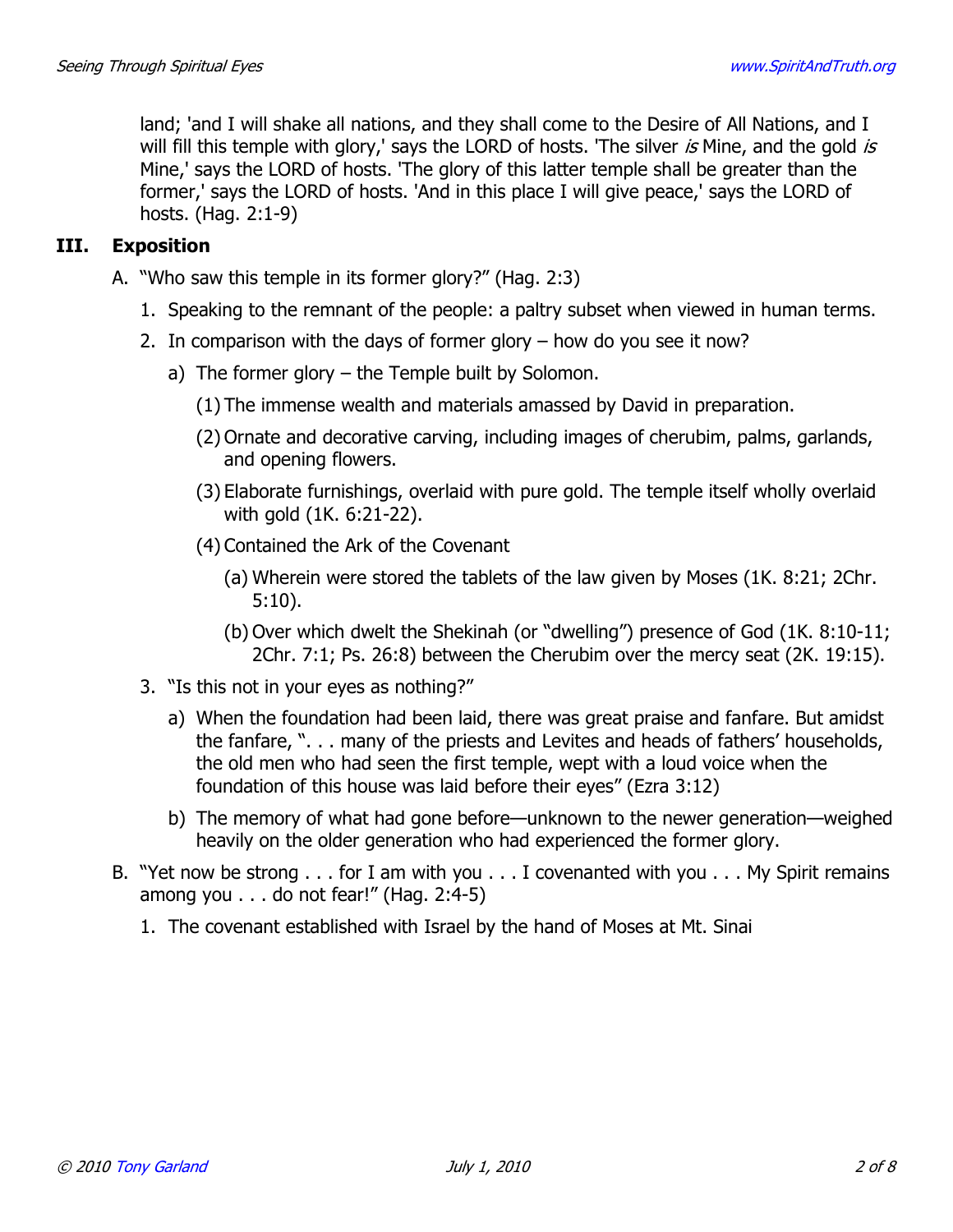# a) Exodus 33:12-15

Then Moses said to the LORD, "See, You say to me, 'Bring up this people.' But You have not let me know whom You will send with me. Yet You have said, 'I know you by name, and you have also found grace in My sight.' "Now therefore, I pray, if I have found grace in Your sight, show me now Your way, that I may know You and that I may find grace in Your sight. And consider that this nation is Your people." And He said, "My Presence will go with you, and I will give you rest." Then he said to Him, "If Your Presence does not go with us, do not bring us up from here."

- b) The question for the people of God is not, "what do we have?" or "how are we doing?", or "how does this look in the eves of the world," but "is God with us?"
- 2. "I am with you . . . My Spirit remains among you"
	- a) Jeremiah  $20:10-11$

For I heard many mocking: . . . All my acquaintances watched for my stumbling, [saying] . . . "we will prevail against him, And we will take our revenge on him." But the LORD [is] with me as a mighty, awesome One. Therefore my persecutors will stumble, and will not prevail. They will be greatly ashamed, for they will not prosper. [*Their*] everlasting confusion will never be forgotten.

- b) How the world mocks the puny work-force of God:
	- $(1)$  Nehemiah 4:1-3

But it so happened, when Sanballat heard that we were rebuilding the wall, that he was furious and very indignant, and mocked the Jews. And he spoke before his brethren and the army of Samaria, and said, "What are these feeble Jews doing? Will they fortify themselves? Will they offer sacrifices? Will they complete it in a day? Will they revive the stones from the heaps of rubbish-stones that are burned?" Now Tobiah the Ammonite was beside him, and he said, "Whatever they build, if even a fox goes up on it, he will break down their stone wall."

- (2) The Sanballat's and Tobiah's of the world see our efforts and our church in exactly this way: a joke to be mocked. In the eyes of the world, we are as nothing.
- c) Romans  $8:31$ What then shall we say to these things? If God [is] for us, who [can be] against us?
- C. Once more (it is a little while) I will shake heaven and earth, the sea and dry land, and I will shake all nations  $\ldots$  (Hag. 2:6-7)
	- 1. This "shaking" of the nations most likely refers to God's gathering the nations for the Battle of Armageddon in the Day of the Lord.
	- 2. Isaiah 24 reads in part:

Behold, the Lorp makes the earth empty and makes it waste, Distorts its surface And scatters abroad its inhabitants. . . . The land shall be entirely emptied and utterly plundered, For the Lorp has spoken this word. The earth mourns *and* fades away, The world languishes *and* fades away; The haughty people of the earth languish. The earth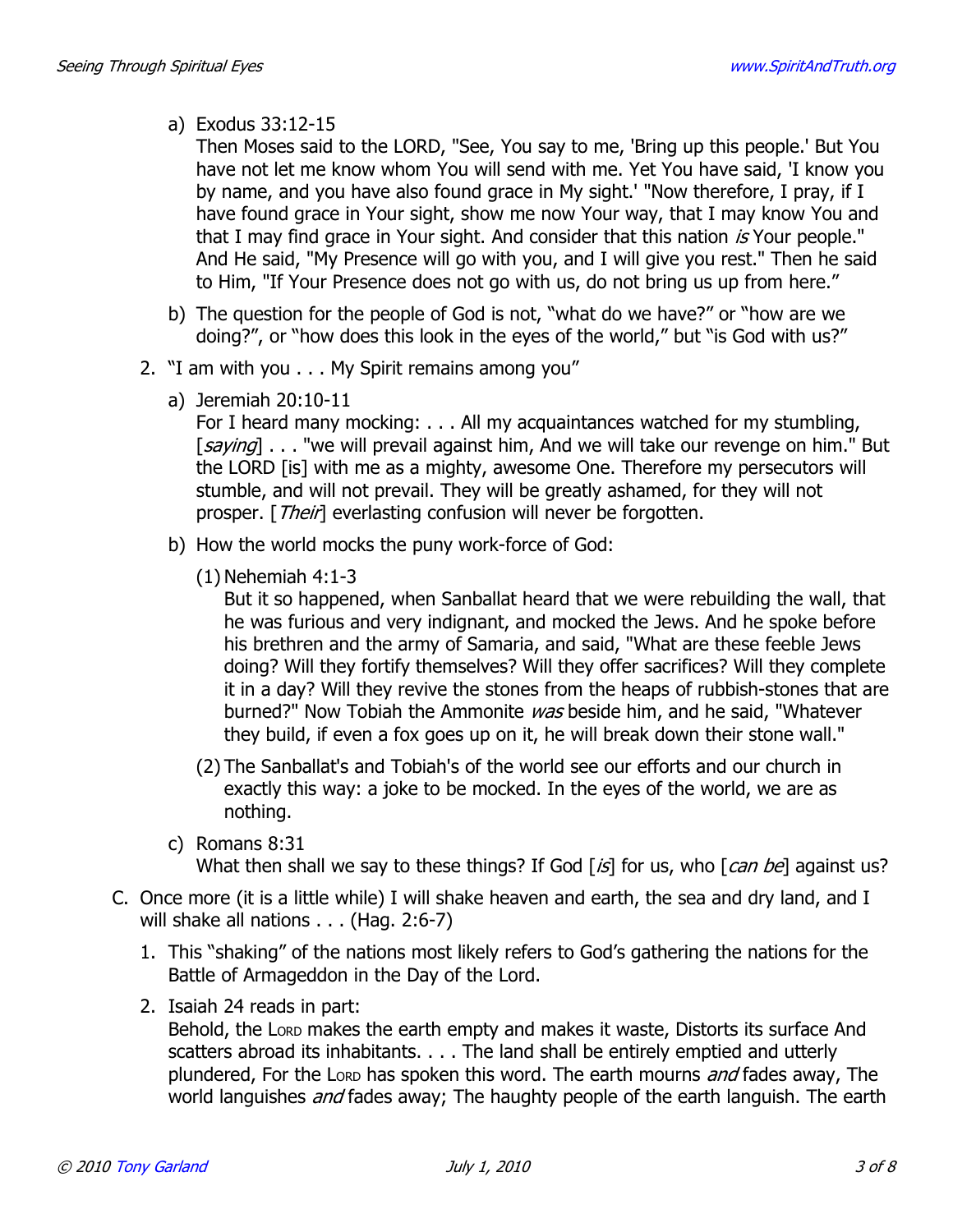is also defiled under its inhabitants, Because they have transgressed the laws, Changed the ordinance, Broken the everlasting covenant. Therefore the curse has devoured the earth, And those who dwell in it are desolate. Therefore the inhabitants of the earth are burned, And few men *are* left. . . . It shall be like the shaking of an olive tree, . . . Fear and the pit and the snare Are upon you, O inhabitant of the earth. And it shall be That he who flees from the noise of the fear Shall fall into the pit, And he who comes up from the midst of the pit Shall be caught in the snare; For the windows from on high are open, And the foundations of the earth are shaken. The earth is violently broken, The earth is split open, The earth is shaken exceedingly. The earth shall reel to and fro like a drunkard, And shall totter like a hut; Its transgression shall be heavy upon it, And it will fall, and not rise again. It shall come to pass in that day *That* the Loro will punish on high the host of exalted ones, And on the earth the kings of the earth....

- 3. The writer of Hebrews speaks of this passage and describes two important elements of this event:
	- a) It is future to his day, Hebrews 12:26 ... whose voice then [at the giving of the law at Sinai] shook the earth; but now He has promised, saying, "Yet once more I shake not only the earth, but also heaven."
	- b) The purpose of the shaking, Hebrews 12:27 Now this, "Yet once more, "indicates the removal of those things that are being shaken, as of things that are made, that the things which cannot be shaken may remain.
	- c) This is one of several purposes of the coming period of Tribulation  $-$  to undermine all things which man trusts in other than God-the "things which are made" temporal things which will eventually pass away.
		- (1) Sixth seal, Revelation 6:12-17

I looked when He opened the sixth seal, and behold, there was a great earthquake; and the sun became black as sackcloth of hair, and the moon became like blood. And the stars of heaven fell to the earth, as a fig tree drops its late figs when it is shaken by a mighty wind. Then the sky receded as a scroll when it is rolled up, and every mountain and island was moved out of its place. And the kings of the earth, the great men, the rich men, the commanders, the mighty men, every slave and every free man, hid themselves in the caves and in the rocks of the mountains, and said to the mountains and rocks, "Fall on us and hide us from the face of Him who sits on the throne and from the wrath of the Lamb! For the great day of His wrath has come, and who is able to stand?"

- (2) Trumpets, Revelation 8
	- (a)  $1<sup>st</sup>$  The first angel sounded: And hail and fire followed, mingled with blood, and they were thrown to the earth. And a third of the trees were burned up, and all green grass was burned up. (Rev. 8:7)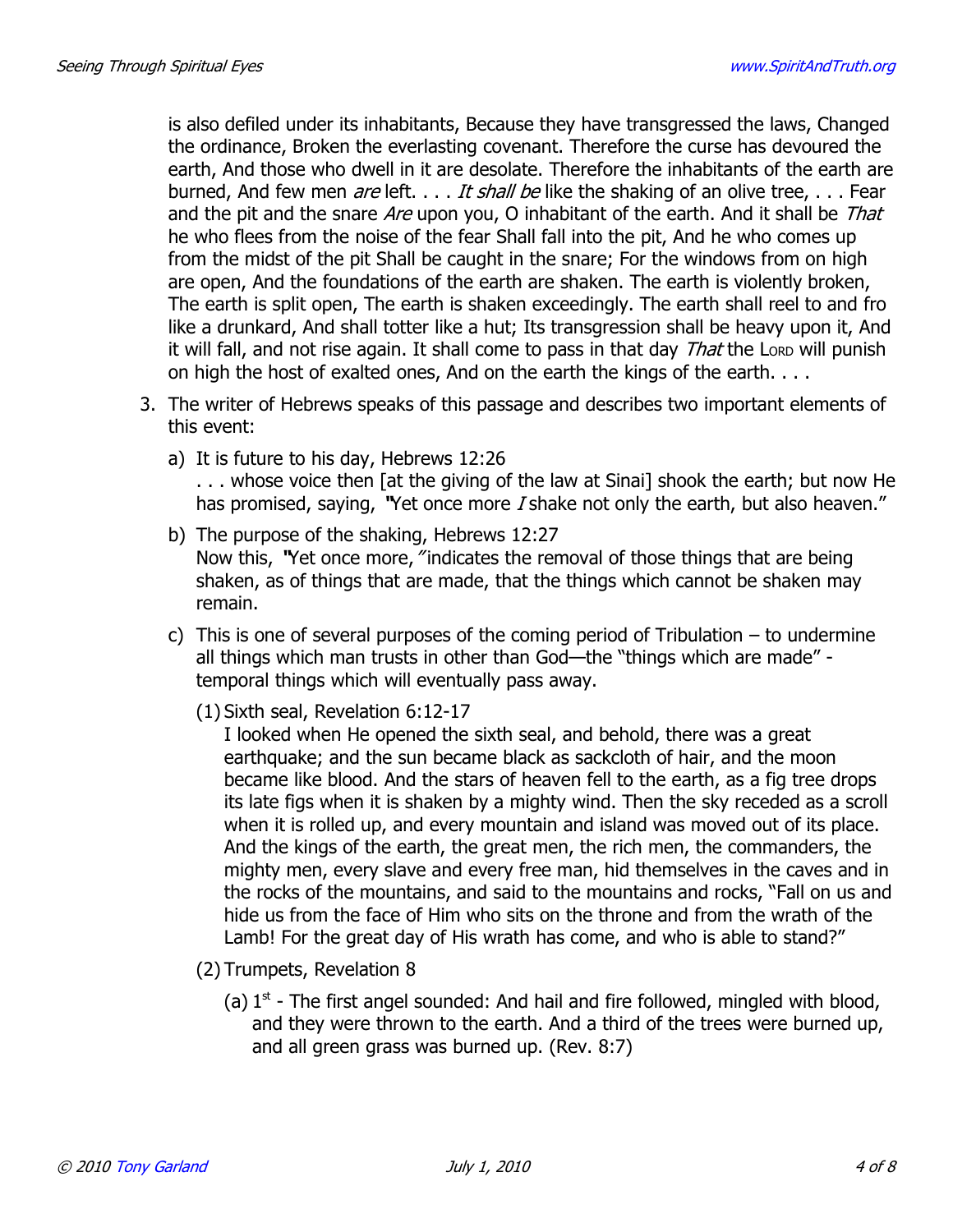- (b)  $2^{nd}$  Then the second angel sounded: And something like a great mountain burning with fire was thrown into the sea, and a third of the sea became blood. And a third of the living creatures in the sea died, and a third of the ships were destroyed. (Re 8:8-9)
- (c)  $3^{rd}$  Then the third angel sounded: And a great star fell from heaven, burning like a torch, and it fell on a third of the rivers and on the springs of water. The name of the star is Wormwood. A third of the waters became wormwood, and many men died from the water, because it was made bitter.  $(Re 8:10-11)$
- (d)  $4<sup>th</sup>$  Then the fourth angel sounded: And a third of the sun was struck, a third of the moon, and a third of the stars, so that a third of them were darkened. A third of the day did not shine, and likewise the night. (Re 8:12)
- (3) Man's technology, the environment, even aspects of the very cosmos will come unglued when God "shakes the nations" to get their attention!
- 4. They shall come to the Desire [or "desired things"] of All Nations (NKJV)
	- a) A grammatically difficult passage with two main interpretations
		- (1) NKJV the nations *come to* that which is considered desirable by them. The nations seek that which they will then value. the Messiah or promised redeemer.
			- (a) The same Hebrew word, which frequently refers to *inanimate objects* of wealth, is used in a similar construction to describe king Saul
				- i) "on whom is all the desire of Israel?" (1S. 9:20)
		- (2) NASB "they will *come with* the wealth of all nations". The nations *bring their* own wealth.
			- (a) Immediate context:

"The silver is Mine, and the gold is Mine, says the Lord of hosts." (Hag. 2:8)

- (b) Isaiah 60:8-11, speaking of Jerusalem:
	- "Who [are] these [who] fly like a cloud, And like doves to their roosts? Surely the coastlands shall wait for Me; And the ships of Tarshish [will come] first, To bring your sons from afar, Their silver and their gold with them, To the name of the LORD your God, And to the Holy One of Israel, Because He has glorified you. The sons of foreigners shall build up your walls, And their kings shall minister to you; For in My wrath I struck you, But in My favor I have had mercy on you. Therefore your gates shall be open continually; They shall not be shut day or night, That [men] may bring to you the wealth of the Gentiles, And their kings in procession.
- (3) or gathered to "the Desire of All Nations" Who will reign from the temple in Jerusalem (NKJV)
- D. I will fill this temple with glory . . . The glory of this latter temple shall be greater than the former (Hag.  $2:7,9$ )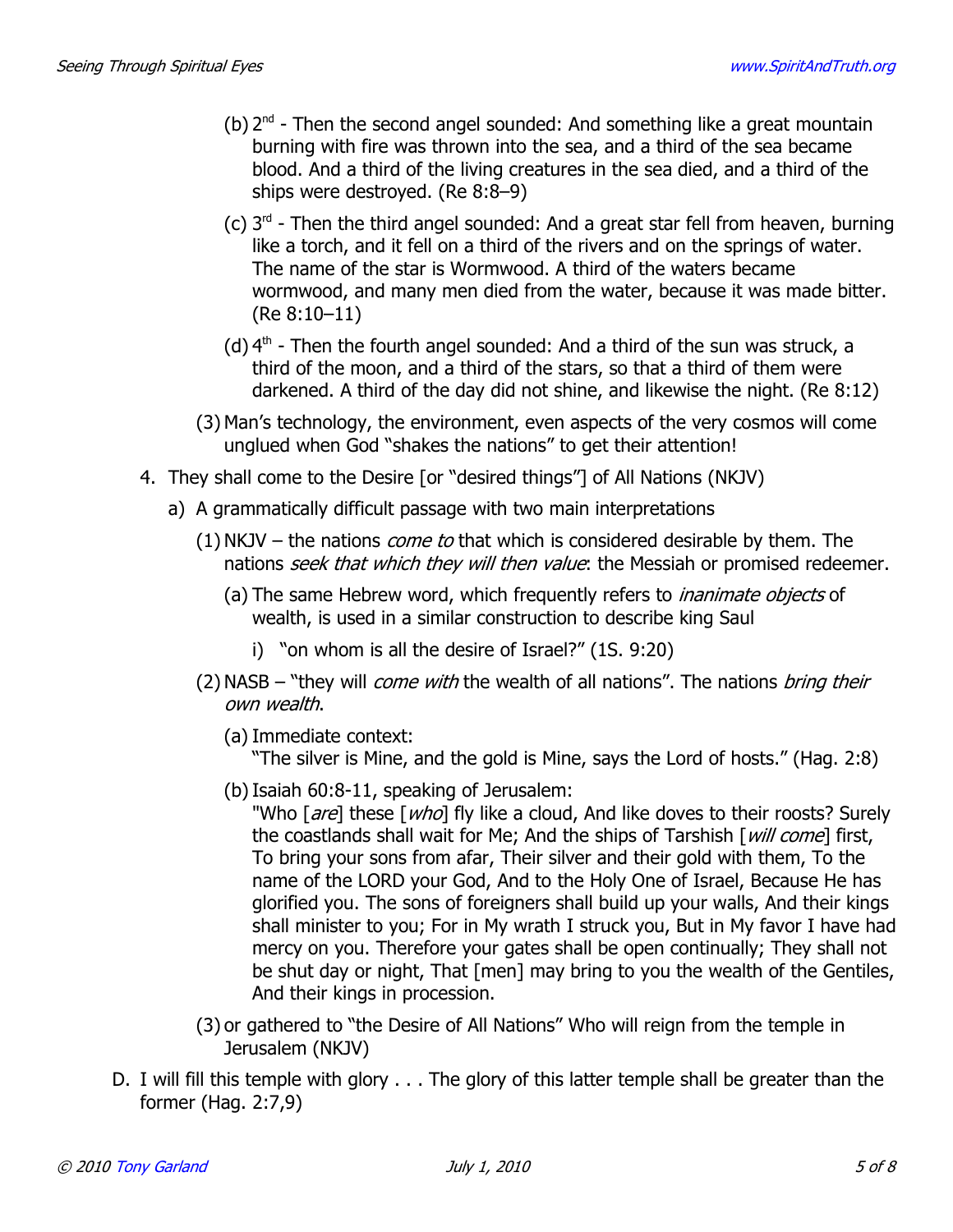- 1. How could it be possible that this meager second temple would have a future glory exceeding that of Solomon's?!
- 2. Two possibilities
	- a) Refers to the millennial temple to be established following the second coming of Jesus.
		- (1) The context follows the pattern of the Second Coming leading to the millennium.
			- (a) The judgment of the nations.
			- (b) The nations bringing wealth to the temple, or gathered to "the Desire of All Nations" Who will reign from the temple in Jerusalem (NKJV).
			- (c) A period of time characterized by peace.
	- b) Refers to Jesus, as the glory of God incarnate.
		- (1) The incarnation as a revelation of God's glory
			- $(a)$  John 1:14

And the Word became flesh and dwelt among us, and we beheld His glory, the glory as of the only begotten of the Father, full of grace and truth.

 $(b)$  Col 2:9

For in Him dwells all the fullness of the Godhead bodily;

- (c) In the incarnation, God was revealed and approached as never before.
- (d) In the incarnation, the redemption of mankind is highlighted and brought to pass – one of God's most glorious acts within all of history.
- (2) Jesus' seemingly purposeful retracing of the departure of the Shekinah glory from Solomon's temple (Eze. 8:4-6; 9:3; 10:4,18-19; 11:22-23) via the Mt. of Olives.
	- (a) Jesus visited the temple being built in this passage (the second temple, Zerubbabel's temple), which was extensively enhanced by Herod in the time of Jesus.
	- (b) Jesus came from the Mt. of Olives to cleanse the Temple and then departed again-seemingly purposefully retracing the path of the visible glory of God which, for reasons of idolatry departed Solomon's temple via the Mt. of Olives prior to the temple's demise by Babylon.
	- (c) After the Shekinah glory had departed Solomon's temple, it was doomed to destruction by Nebuchadnezzar of Babylon.
	- (d) After the Jesus had departed Zerubbabel's temple, it was doomed to destruction by Titus of Rome.
- c) Although the context favors that Haggai saw aspects of the millennial context, it seems it was the purpose of the Spirit of God for the passage to function as a double reference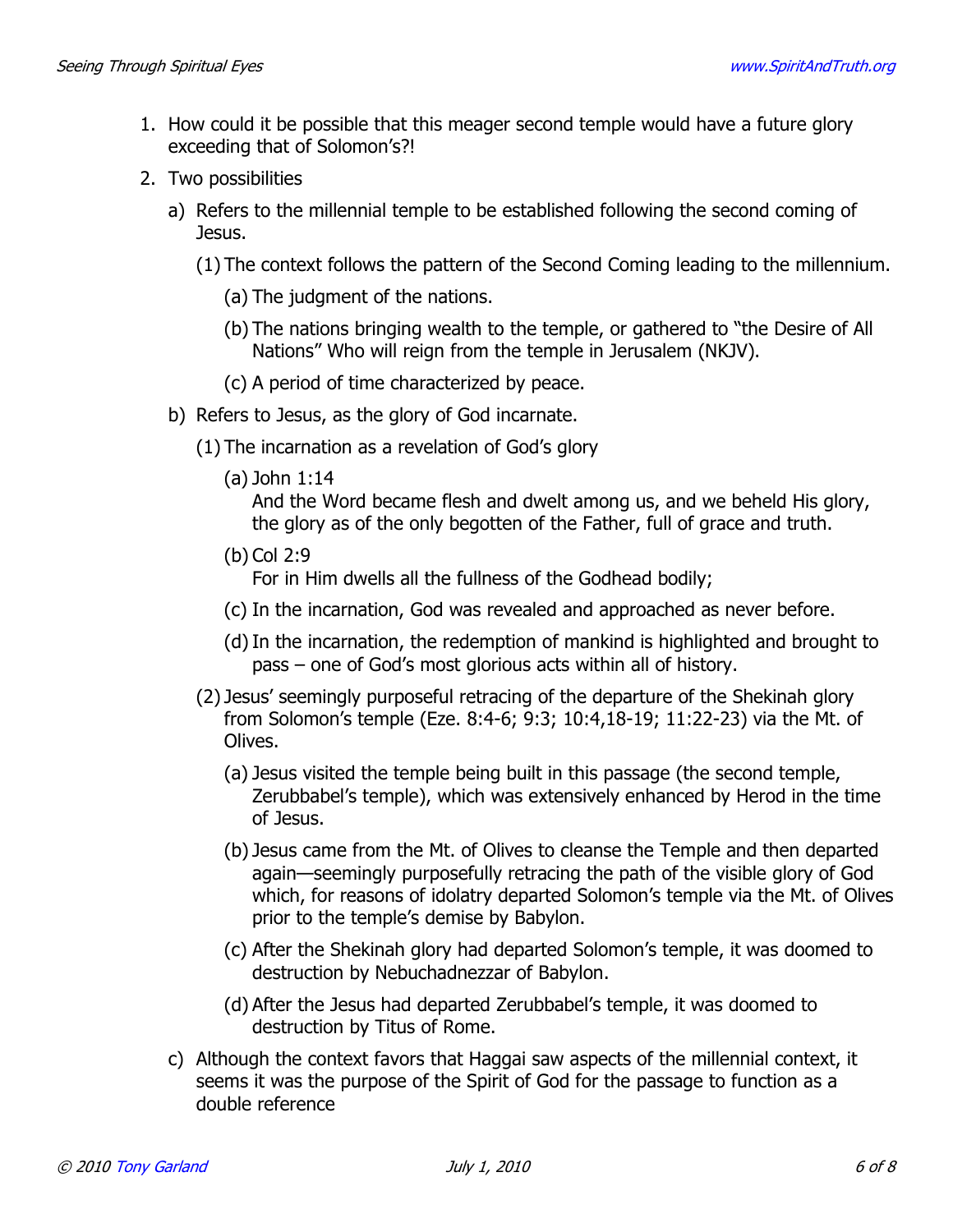- (1) primarily the millennial temple
- (2) typologically brings into view the visitation of God's glory in the incarnation of Jesus Who visited Zerubbabel's temple—the very temple whose foundation was being laid in this passage.
- E. In this place I will give peace (Hag. 2:9).
	- 1. This undoubtedly refers to the coming reign of the Prince of Peace.
	- 2. Isaiah 9:6-7

For unto us a Child is born, Unto us a Son is given; And the government will be upon His shoulder. And His name will be called Wonderful, Counselor, Mighty God, Everlasting Father, Prince of Peace. Of the increase of *His* government and peace *There* will be no end, Upon the throne of David and over His kingdom, To order it and establish it with judgment and justice From that time forward, even forever. The zeal of the Lord of hosts will perform this.

- 3. Then shall come to pass the words written on the United Nations building, originally penned by the prophet Isaiah.
	- a) Isa, 2:4

He shall judge between the nations, And rebuke many people; They shall beat their swords into plowshares, And their spears into pruning hooks; Nation shall not lift up sword against nation, Neither shall they learn war anymore.

#### IV. Application - What Have We Learned From Haggai?

- A. We do not see what God will do through meager beginnings. We dare not despise the day of small beginnings! Physical appearance is no measure of the significance of a spiritual work in the eyes of God.
	- 1. What often externally appears as a great work of God, may not be within His will
		- a) Matthew  $24:1-2$

Then Jesus went out and departed from the temple, and His disciples came up to show Him the buildings of the temple. And Jesus said to them, "Do you not see all these things? Assuredly, I say to you, not [one] stone shall be left here upon another, that shall not be thrown down."

- 2. God's work often involves seasons of *apparent* meagerness and leanness. The people of God must persevere beyond the appearance while keeping their eyes focused on the "big picture" of God's principles and purposes in history coupled with the empowerment of the Holy Spirit to bear spiritual fruit.
	- a) The *physical* glory of Zerubbabel's temple never approached that of Solomon's temple, yet the glory of the Lord entered Zerubbabel's temple in a way that Solomon's never saw.
- 3. The ways God chooses to work and the people through whom He chooses to work nearly always differ from how the world evaluates significance.